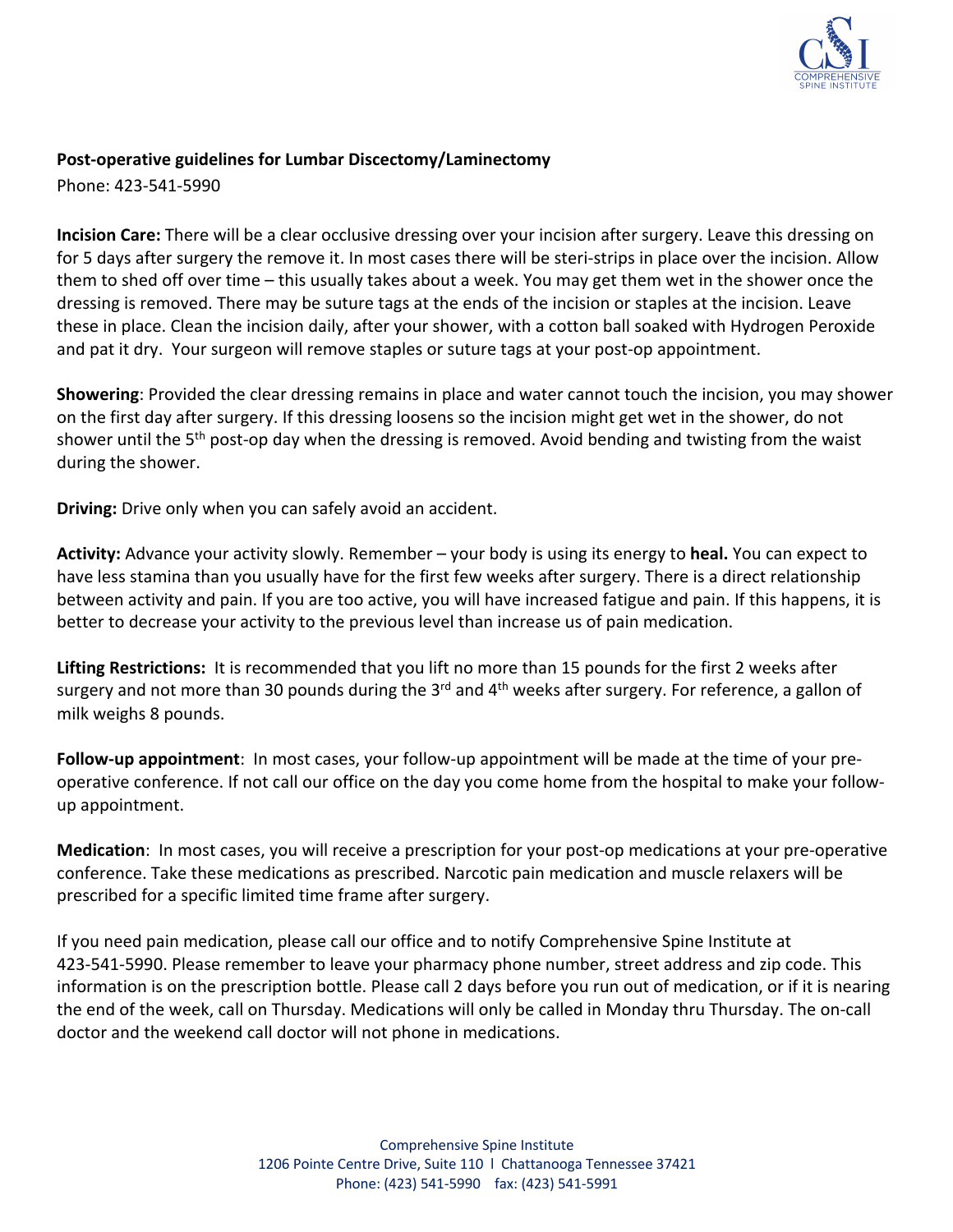

## **Post-operative guidelines for Lumbar Discectomy/Laminectomy Comprehensive Spine Institute**  Phone: 423-541-5990

**Medications, continued**: Use of narcotic pain medications may result in constipation. Use Colace (Ducosate Sodium) after you come home from the hospital for as long as you are taking narcotic medications. It is available over the counter; take it according to the package instructions. Remember to drink plenty of fluids and eat fiber in your diet, such as prunes, to help maintain normal bowel function.

It is important to have adequate Calcium intake. If you do not take three glasses of milk a day or the equivalent in other dairy products, you should take a Calcium supplement, normally 600 mg twice a day. You must have adequate Vitamin D intake to absorb Calcium; normally 400 i.u. daily. Calcium supplements are available over the counter that include Vitamin D. If you have skin exposure to sunlight of more than 20 minutes per 24 hours you will usually produce adequate Vitamin D.

**Work**: The time you are off work will depend on the work you do. If your work does not require lifting more that the limitations listed under "Lifting Restrictions", you might be able to return to work with restrictions. Discuss this with your surgeon at your post-op appointment.

**Disability Forms:** If you have work related disability forms to be completed you may deliver, mail or fax them to this office. Our fax number is 423-728-1655. In some cases there will be a charge for completion of these forms**.** It will take 5-7 business days for the forms to be completed and faxed to your insurance carrier, so please plan ahead.

**Diet**: You need to eat a balanced diet to have the nutrients you need to heal. After surgery is not the time to go on a weight reducing diet. It is important to maintain good nutrition. If you are not eating well you need to supplement your nutrition with drinks such as Ensure.

**Smoking**: Use of nicotine containing products including cigarettes, cigars, pipe tobacco, chewing tobacco and nicotine patches has been shown to decrease bone healing and increase your risk of infection. It is recommended that you stop the use of nicotine products. Other health benefits have also been shown to result from stopping nicotine use.

**Questions**: If you have any questions or concerns, please do not hesitate to call Comprehensive Spine Institute 423-541-5990.

(Revised 07/06/2019 ajo)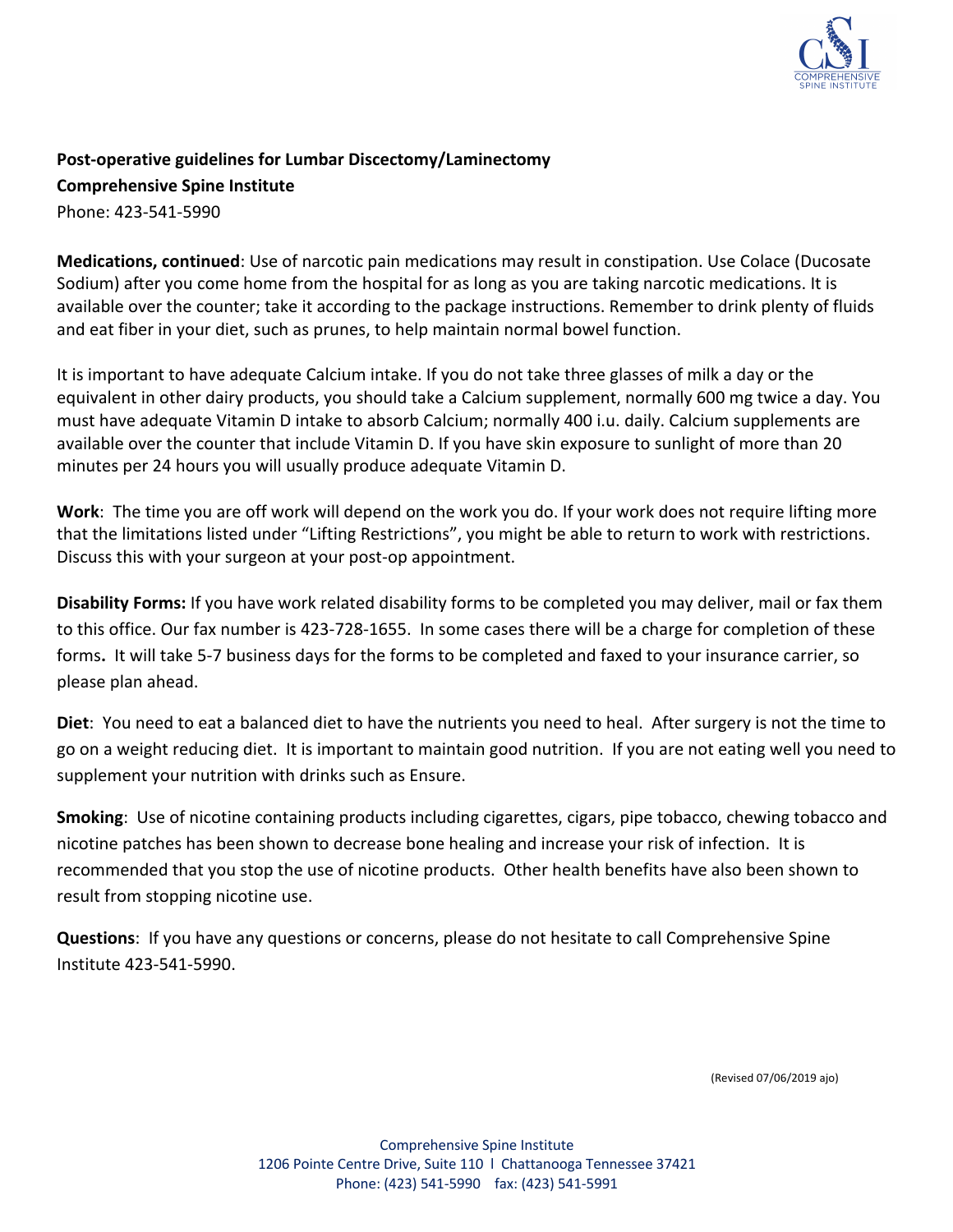

## **Antibiotic Prophylactic Regimens Recommended for Dental and Other Invasive Procedures**

| <b>Situation</b>                                                           | <b>Agent</b>                                   | Regimen-single dose 30 to 60 minutes prior to procedure |                                       |          |                                           |
|----------------------------------------------------------------------------|------------------------------------------------|---------------------------------------------------------|---------------------------------------|----------|-------------------------------------------|
| Oral                                                                       | Amoxicillin<br>Ampicillin                      |                                                         | <b>Adults</b><br>2 gm<br>2 g IM or IV |          | Children<br>50 mg/kg<br>50 mg/kg IM or IV |
|                                                                            | <b>OR</b>                                      |                                                         |                                       |          |                                           |
| Unable to take<br><b>Oral Medication</b>                                   | Cefazolin or<br>Ceftriaxone                    |                                                         | 1g IM or IV                           |          | 50 mg/kg IM or IV                         |
| <b>Allergic to Penicillins</b><br>Or Ampicillin                            | Cephalexin**~<br><b>OR</b>                     |                                                         | 2g                                    |          | 50 mg/kg                                  |
|                                                                            | Clindamycin                                    |                                                         | 600 mg                                | 20 mg/kg |                                           |
| Oral Regimen                                                               | <b>OR</b><br>Azithromycin or<br>Clarithromycin |                                                         | 500 <sub>mg</sub>                     |          | 15 mg/kg                                  |
| <b>Allergic to Penicillins</b><br>Or Ampicillin and<br>Unable to take Oral | Cefazolin or<br>Ceftriaxone~                   |                                                         | 1g IM or IV                           |          | 50 mg/kg IM or IV                         |
| Medication                                                                 | <b>OR</b>                                      |                                                         |                                       |          |                                           |
|                                                                            | Clindamycin                                    |                                                         | 600 mg IM or IV20 mg/kg IM or IV      |          |                                           |

\*IM-Intramuscular \*IV- Intravenous

\*\*Or other first or second generation oral cephalosporin in equivalent adult or pediatric dosage

~Cephalosporins should not be used in an individual with a history of anaphylaxis, angioedema urticaria with penicillins or ampicillin.

> Comprehensive Spine Institute 1206 Pointe Centre Drive, Suite 110 l Chattanooga Tennessee 37421 Phone: (423) 541-5990 fax: (423) 541-5991